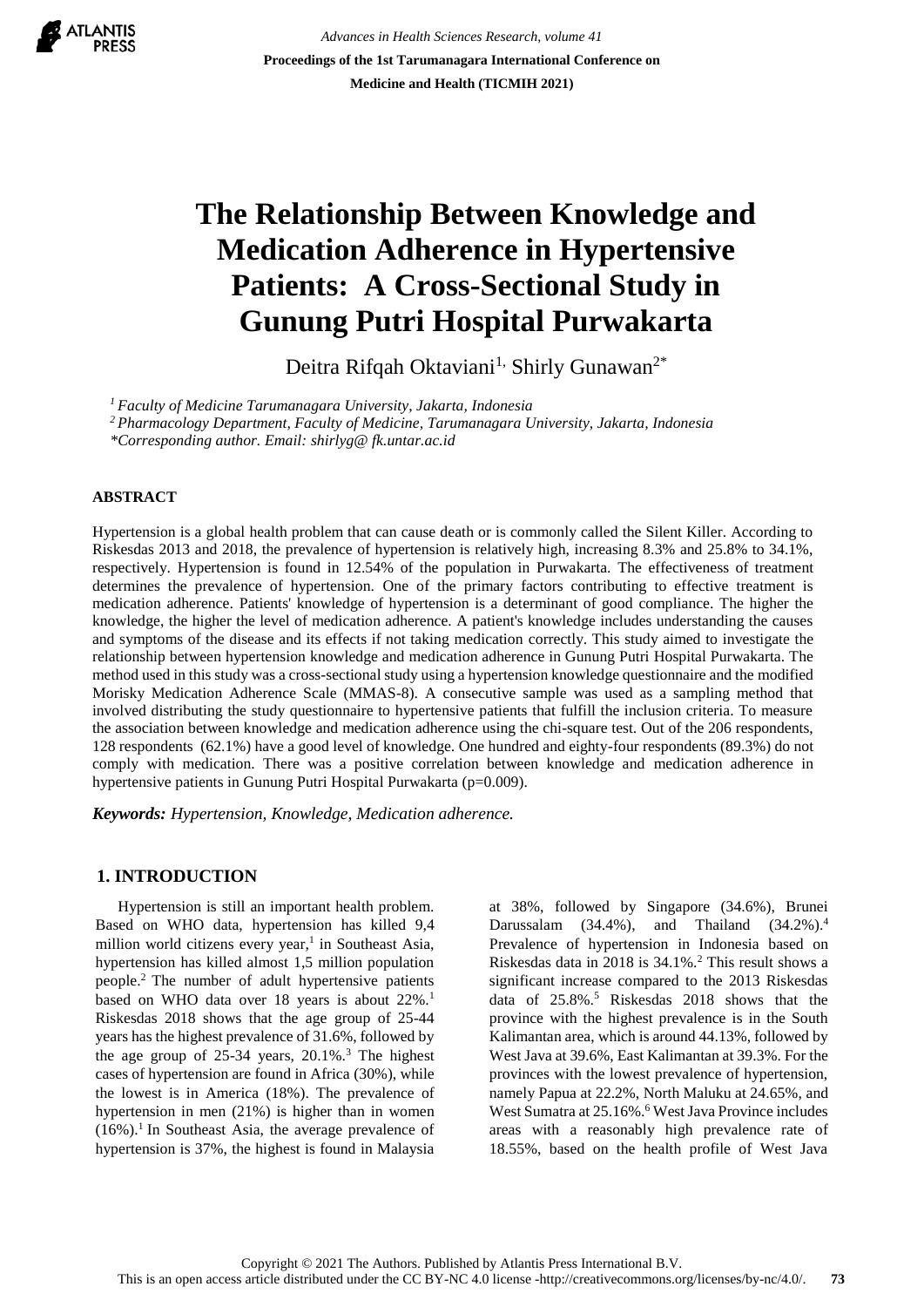province in 2018 as many as 1,362,032 people. The highest prevalence of hypertension was in Majalengka Regency (46.84%), Bandung Regency (34.38%), Bogor Regency (12.10%), and Purwakarta Regency  $(12.54\%)$ .<sup>7</sup>

Medication non-adherence or suboptimal adherence is a well-recognized contributor of uncontrolled hypertension.<sup>8</sup> Suboptimal adherence includes failure to initiate pharmacotherapy, to take medications as often as prescribed, and to persist on therapy long-term.<sup>8</sup> Some data showed that adherence to hypertension medication is still relatively low. Kang et al. (2020) concluded that poor adherence is almost 50% in an Asian population with hypertension.<sup>9</sup> Oori et al. (2019) showed the overall prevalence of medication adherence in patients with hypertension in Iran is 33%.<sup>10</sup> Meanwhile, The 2018 Basic Health Research (Riskesdas) data showed that adherence to hypertension medication for Indonesians over 18 is 54.4%.<sup>6</sup>

In the study by Mathavan et al., one important factor that influenced medication adherence is the knowledge factor. The higher the knowledge, the higher the level of medication adherence.<sup>11</sup> The results concluded that 52% of patients had a low level of knowledge about hypertension, and 70% of those patients had a low adherence rate.<sup>11</sup> To ensure treatment success, patients must know about the causes and symptoms of the disease and its effects if they do not take medication correctly. <sup>12</sup> Based on these problems, researchers are interested in investigating the relationship between knowledge and medication adherence in hypertensive patients at Hospital Gunung Putri Purwakarta.

# **2. RESEARCH METHODS**

This cross-sectional analytics study was conducted on 206 hypertensive patients at Gunung Putri Hospital, Purwakarta. Data were collected from January 2021 through April 2021. The researcher consecutively selected eligible patients who informed them of the study objectives and recruited all patients who agreed to participate. All the study participants gave informed consent.

The inclusion criteria were as follows: 1) Hypertensive patients who are taking medication, and 2) Willing to be a respondent. The exclusion criteria were as follows: Not willing to be a respondent to the study.

The patients' knowledge was assessed using the Hypertension knowledge-level scale questionnaire. According to the answer distribution, the group was divided into three sub-groups depending on the score:

- 1. 16-20 points high level of hypertension knowledge;
- 2. 12-15 points moderate level of hypertension knowledge;
- 3. between <12 points low level of hypertension knowledge.

Self-reported medication adherence was assessed using the modified Morisky Medication 8-item Adherence Scale (MMAS-8). The scores may range from 0 to 7, with 0-7, 8 reflecting non-adherent and adherent, respectively. The statistical significance of variables in the model was verified using chi-squaretest. The limit of significance was set at *p-value* <0.05.

#### **3. RESULTS**

The sample of this study was 206 respondents, with the majority of respondents aged between 46 to 55 years (46.6%) and female (63.3%). Based on their occupation, most of them work as housewives (34.5%). Based on their educational background, the highest frequency of respondents has a high school education (59.7%). The highest percentage of respondents had suffered from hypertension between 1 to 10 years (57.8%), and almost all respondents only used 1 type of drug  $(98.5\%)$ .

**Table 1.** Characteristics of Respondents

| <b>Characteristics</b> | Total $(\% )$<br>$N = 206$ |  |
|------------------------|----------------------------|--|
| Age (Years)            |                            |  |
| $16 - 25$              | 15(7.3)                    |  |
| 26-35                  | 8(3.9)                     |  |
| $36 - 45$              | 17(8.3)                    |  |
| 46-55                  | 96 (46.6)                  |  |
| 56-65                  | 38 (18.4)                  |  |
| 66-75                  | 25(12.1)                   |  |
| 76-85                  | 7(3.4)                     |  |
| Gender                 |                            |  |
| Male                   | 75 (36.4)                  |  |
| Female                 | 131 (63.6)                 |  |
| <b>Religion</b>        |                            |  |
| Islam                  | 204 (99.0)                 |  |
| Catholic               | 2(1.0)                     |  |
| Christian              | 0(0)                       |  |
| <b>Buddhist</b>        | 0(0)                       |  |
| Hindu                  | 0(0)                       |  |
| <b>Employment</b>      |                            |  |
| Student                | 6(2.9)                     |  |
| Civil Servant          | 5(2.4)                     |  |
| <b>TNI</b>             | 17(8.3)                    |  |
| Private                | 39 (18.9)                  |  |
| Self-employed          | 51 (24.8)                  |  |
| Daily Worker Freelance | 8(3.9)                     |  |
| Dentist                | 2(1.0)                     |  |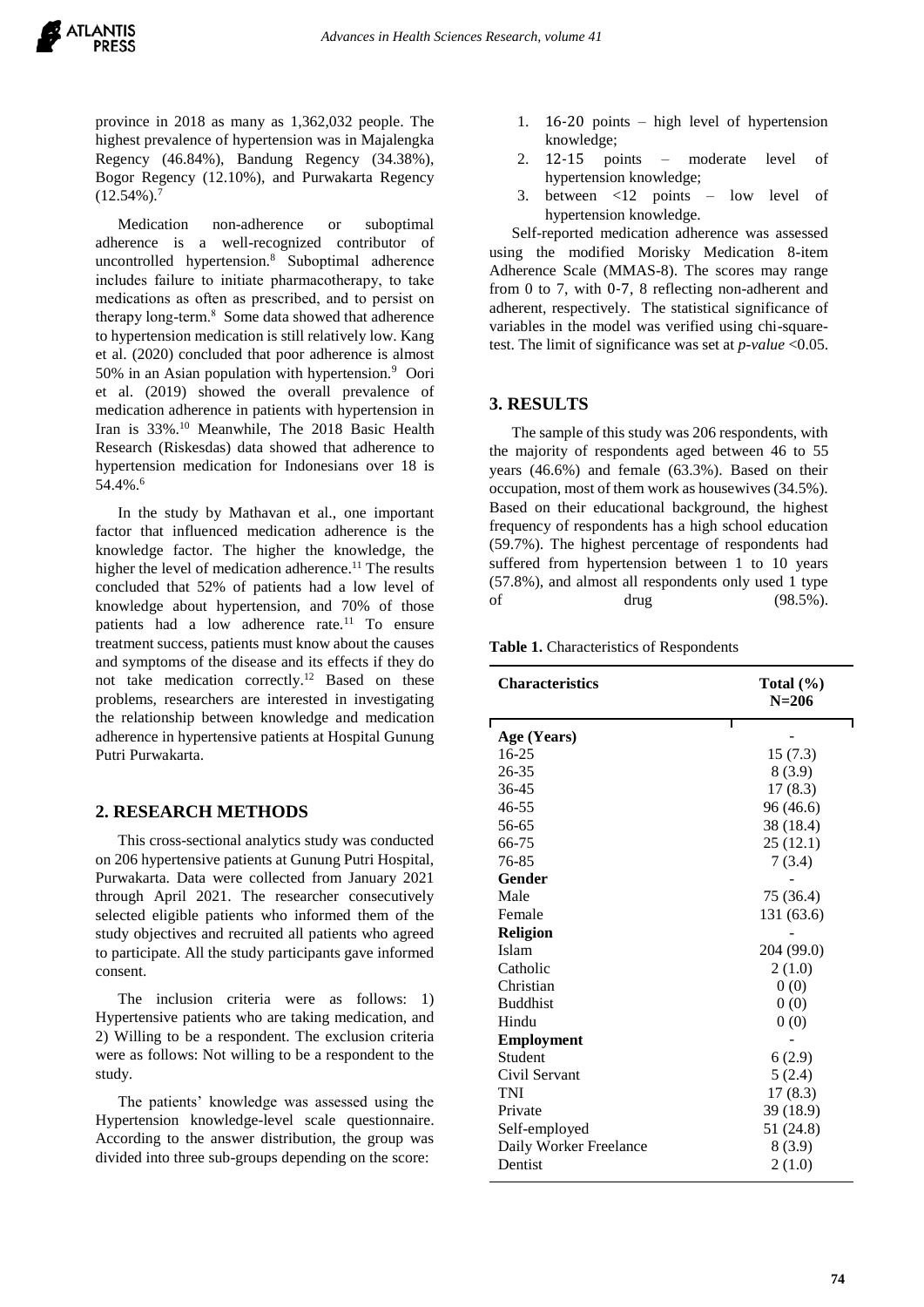

| Teacher                         | 2(1.0)     |
|---------------------------------|------------|
| Housewife                       | 71 (34.5)  |
| Retired                         | 3(1.5)     |
| Farmer                          | 2(1.0)     |
| <b>Last Education</b>           |            |
| Elementary                      | 33 (16.0)  |
| Junior High School              | 24 (11.7)  |
| Senior High School              | 123 (59.7) |
| Undergraduate                   | 24 (11.7)  |
| Unschooled                      | 2(1,0)     |
| <b>Marital Status</b>           |            |
| Not                             | 12(5.8)    |
| Married                         | 173 (84.0) |
| Divorced                        | 21 (10.2)  |
| <b>Income (Rupiah)</b>          |            |
| < 1,500,000                     | 107(51.9)  |
| $1,600,000 - 2,500,000$         | 54 (26.2)  |
| $>2,500,000 - 3,500.000$        | 15(7.3)    |
| > 3,500,000                     | 30(14.6)   |
| <b>Duration of hypertension</b> |            |
| $<$ 1 year                      | 52 (25.2)  |
| $1-10$ years                    | 119 (57.8) |
| $> 10$ years                    | 35(17.0)   |
| <b>Number of drugs</b>          |            |
| 1 drug                          | 203 (98.5) |
| 2 drugs                         | 3(1.5)     |

The following are the results related to hypertension knowledge at Gunung Putri Hospital, Purwakarta (Table 2). The study showed that 128 people (62.1%) had a high level of hypertension knowledge.

| Table 2. Knowledge of Hypertension |  |  |  |  |  |
|------------------------------------|--|--|--|--|--|
|------------------------------------|--|--|--|--|--|

| <b>Variable</b> | <b>Total</b><br>$(n=206)$ | <b>Percentage</b><br>$\frac{9}{0}$ |
|-----------------|---------------------------|------------------------------------|
| Knowledge of    |                           |                                    |
| hypertension    |                           |                                    |
| High            | 128                       | 62.1                               |
| Moderate        | 31                        | 15.0                               |
| .0W             | 47                        | 22.8                               |

The following are the results regarding medication adherence for hypertension patients at Gunung Putri Hospital Purwakarta (Table 3). The majority of respondents, as many as 184 people (89.3%), were non-adherent in taking hypertension medication.

**Table 3.** Level of medication adherence in hypertensive patients at Gunung Putri Purwakarta Hospital.

| Variable        | <b>Total</b><br>$(n=206)$ | <b>Percentage</b><br>$($ %) |
|-----------------|---------------------------|-----------------------------|
| <b>Adherent</b> | つつ                        | 10.7                        |
| Non-adherent    | 184                       | 89.3                        |

Table 4 showed that all respondents with a low level of knowledge are non-adherent with medication. Seventy-six of 78 respondents (97.4%), and 108 of 128 respondents (84,4%) from a moderate and high level of knowledge, respectively, were classified as nonadherent. The results showed a positive correlation between knowledge and medication adherence. Respondents with a high level of knowledge tend to be more adherent. The significance of differences is 0.009  $(P<0.05)$ . But the prevalence of medication adherence in respondents with a high level of knowledge is still low (15,6%).

**Table 4.** Relationship between knowledge and medication adherence in hypertensive patients at Gunung Putri Hospital Purwakarta

| Knowledge of | <b>Medication adherence</b> |                      | <b>Total</b> | p-value |
|--------------|-----------------------------|----------------------|--------------|---------|
| hypertension | Adherent $(\% )$            | Non-adherent $(\% )$ |              |         |
| High         | 20(15.6)                    | 108 (84.4)           | 128          |         |
| Moderate     | 2(6.5)                      | 29 (93.5)            | 31           | 0.009   |
| Low          | 0(0)                        | 47 (100)             | 47           |         |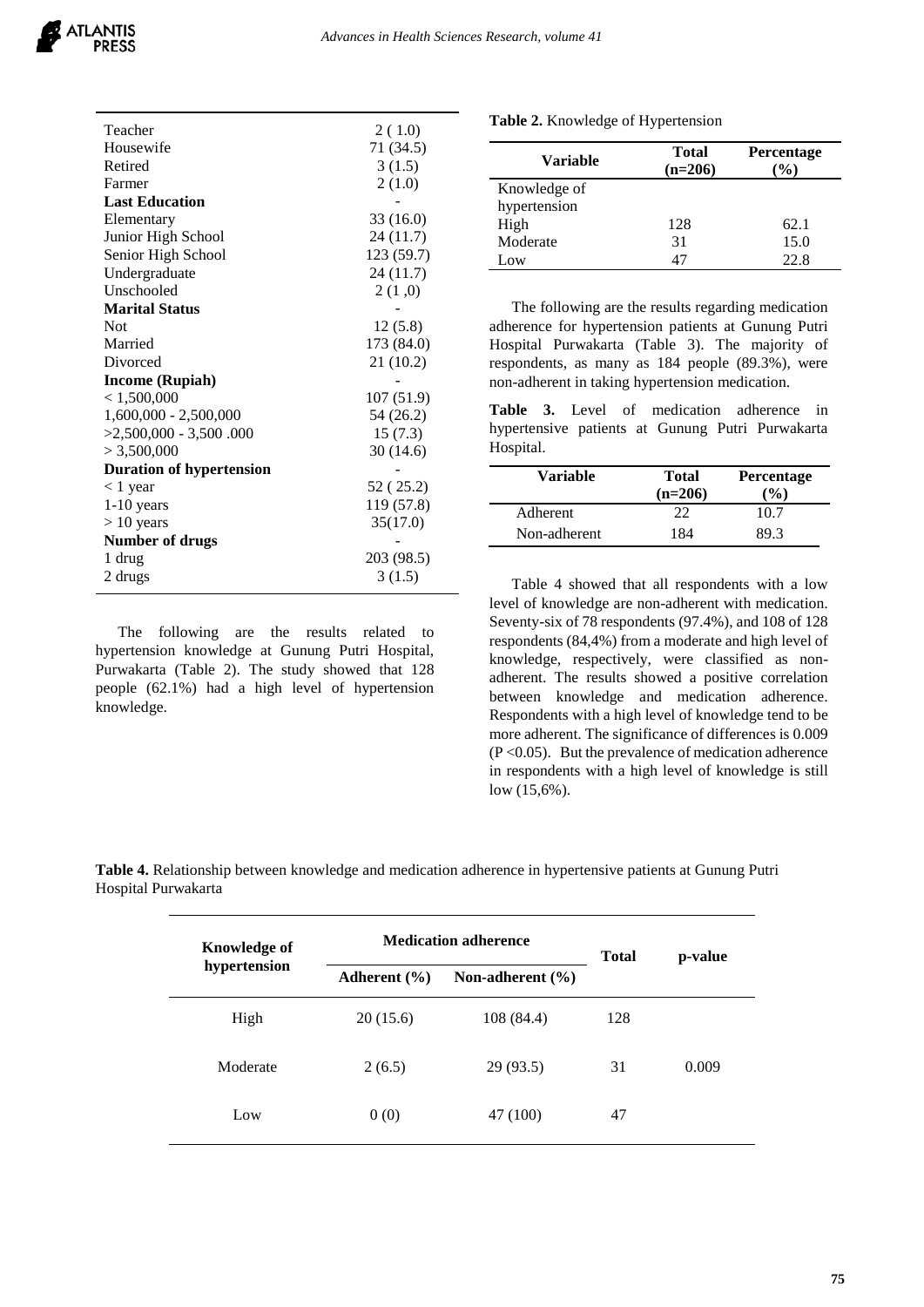

#### **4. DISCUSSION**

Sixty-two percent of respondents in this study had a high level of knowledge of hypertension. Several studies showed similar results regarding knowledge. A study conducted by Indriana et al. showed that out of 79 respondents, 70 respondents (88.6%) had a good level of knowledge. <sup>13</sup> Haldi et al. found from their study, 59% of the 76 respondents had good knowledge.<sup>14</sup> In addition, in the research of Kassahun et al. in Ethiopia, out of 384 respondents, 56% had good knowledge. <sup>15</sup> Gaili's study in the United Arab Emirates showed a higher number of respondents (91.7% of 385 respondents) with a high level of knowledge.<sup>16</sup>

Knowledge and education are considered crucial for proper hypertension management by affecting patient awareness and behaviors in hypertension management. Knowledge can be perceived through the experiences of the senses. People with higher educational backgrounds can learn more knowledge and information from many sources, such as television, radio, newspapers, etc.<sup>11</sup> The majority of respondents in this study were high school graduates. It correlates with study results that showed most of the respondents had a high level of hypertension knowledge. They should be aware that complications of hypertension could occur if not take medication correctly.

The higher a person's level of knowledge, the higher the level of adherence to taking medication. The study results showed that individuals with a high level of knowledge had lower levels of non-adherence than individuals with medium and low levels of compliance (84.4% vs. 93.5% vs. 100%). However, the results showed that the adherence rate to taking medication is still very low, even in individuals with a high level of knowledge (15.6%), even less in individuals with a medium and low level of knowledge (6.5%, 0%, respectively). This study was supported by Shi et al., which showed 63.6% of 420 respondents are nonadherent.<sup>17</sup> Mathavan et al. found that 70% of 50 respondents were not adherent to taking hypertension medication.

Several factors besides education are associated with non-adherence or suboptimal medication adherence, such as the health care system, therapyrelated factors, condition-related factors, and patientrelated factors.<sup>8</sup> The quality of the relationship between the patient and clinician, the communication style of the clinician, and the patient-centeredness of treatment decisions impact adherence.<sup>8</sup> Patients that participate in decisions on what medications to take are more adherent than patients who are not engaged in the decision. Multiple medications combined with multiple daily doses are known as barriers to adherence. Fewer medications are consistently associated with better adherence and hypertension

control. Adults or elderly with hypertension often have multiple chronic conditions and polypharmacy, which may adversely affect medication adherence.

Forgetfulness is a common contributor to nonadherence medication. Some patients often forget to take medicine when traveling. Another reason is some patients with good knowledge didn't visit the physician regularly if they didn't feel any physical complaints regarding the disease. They discontinued the medication because they felt better. Many patients with hypertension do not understand that they have to take medication regularly to control their blood pressure. In the study of Shuangjiao et al., some respondents did not comply with taking medication, including respondents with low economic status.<sup>17</sup> The transportation factor from the patient's residence to the health facility can affect patients visiting the physician to control the disease. 19

### **5. CONCLUSION**

There is a significant relationship between knowledge and medication adherence in hypertensive patients at Hospital Gunung Putri Purwakarta (p= 0.009). Respondents with a high level of knowledge tend to be more obedient than respondents with a moderate and low level of knowledge. However, the overall prevalence of medication adherence still low. Several factors are associated with non-adherence medication, including the health care system, therapyrelated factors, condition-related factors, and patientrelated factors.

#### **REFERENCES**

[1] World Health Organization. Global Status Report on noncommunicable diseases. Attaining the nine global noncommunicable diseases targets; a shared responsibility [Internet]. 2014. Available from: http://apps.who.int/iris/bitstream/handle/10665/1 48114/9789241564854\_eng.pdf;jsessionid=6DA6 516D2ED56DF73C8B07A88F7A42D

6?sequence=1

- [2] World Health Organization (WHO). WHO Raises Alarm About High Blood Pressure. [Internet] 2013 [.https://www.who.int/southeastasia/news/detail/0](https://www.who.int/southeastasia/news/detail/02-04-2013-who-raises-alarm-about-high-blood-pressure) [2-04-2013-who-raises-alarm-about-high-blood](https://www.who.int/southeastasia/news/detail/02-04-2013-who-raises-alarm-about-high-blood-pressure)[pressure](https://www.who.int/southeastasia/news/detail/02-04-2013-who-raises-alarm-about-high-blood-pressure)
- [3] Batlibangkes. Ministry of Health of the Republic of Indonesia [Internet]. 2018. Available from: [http://www.depkes.go.id/article/view/181102000](http://www.depkes.go.id/article/view/18110200003/potret-sehat-indonesia-dari-riskesdas-%202018.html) [03/potret-sehat-indonesia-dari-riskesdas-](http://www.depkes.go.id/article/view/18110200003/potret-sehat-indonesia-dari-riskesdas-%202018.html)[2018.html](http://www.depkes.go.id/article/view/18110200003/potret-sehat-indonesia-dari-riskesdas-%202018.html)
- [4] Sinubu RB, Rolly R., Franly O. Hubungan beban